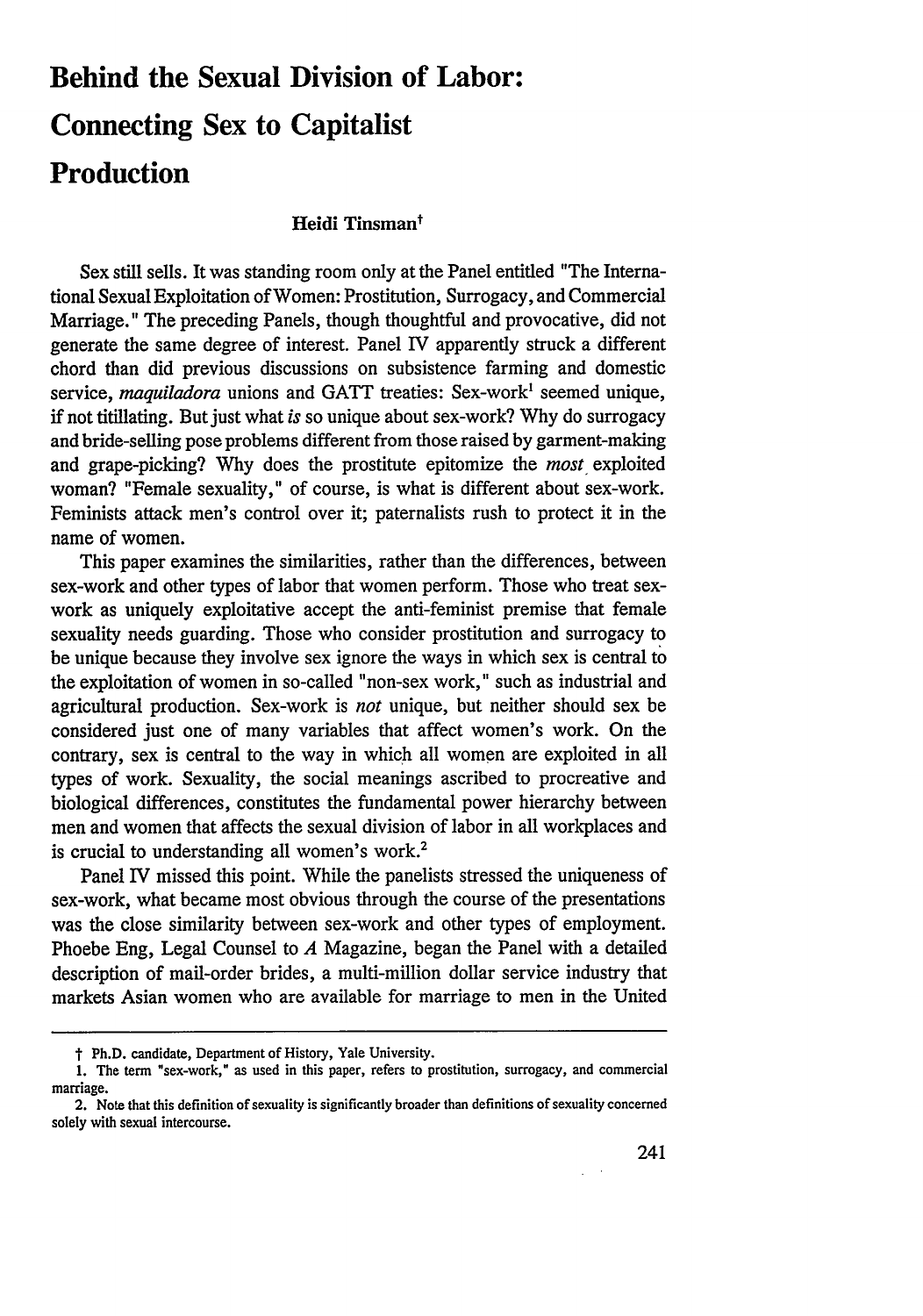States. Ms. Eng argued that mail-order bride services are conditioned by the existence of a global market and by a history of U.S. imperialism, and that they constitute a legal form of international prostitution. Next, Harold Cassidy, attorney for Marybeth Whitehead, the birth mother<sup>3</sup> in the *Baby M* case,<sup>4</sup> summarized the argument he successfully presented to the New Jersey Supreme Court against the enforceability of surrogacy contracts. He maintained that surrogacy was immoral and illegal because it involved the sale of children and the violation of a mother's right to know her own children. Alison Ward, a birth mother and former Vice-President and Director of Concerned United Birthparents, gave a personal account of the anguish she suffered when her family forced her to give up her child for adoption. She stated that birthmothering primarily exploited poor white women and women of color and that surrogacy caused immeasurable damage to birth mothers and to children born of such arrangements. Finally, Veronica Vera, President of Prostitutes of New York (PONY), described her life as a sex-worker, her experience as an activist for prostitutes' rights, and the great satisfaction and fulfillment she derives from both activities. She criticized American society as sexually repressive and hypocritical and called for the decriminalization of sex-work.

These presentations shared a common theme: activities such as surrogacy, prostitution, and commercial marriage are "work," in that women receive payment in return for sexual services. With the exception of Ms. Vera, the panelists emphasized the same sexual and material<sup>5</sup> exploitation that was implicit in the analyses of women's work in previous Panels of the Symposium. Earlier speakers stressed that women's work is simultaneously structured by a global capitalist market and by gender relationships. Panel IV also entreated the audience to recognize that sex-workers are *workers* whose livelihood is conditioned by the capitalist market. Like women in other industries, sex-workers are exploited in their work specifically because they are women. But here the parallels between sex-work and other types of employment end. With the exception of Ms. Vera, Panel IV asserted that the extreme exploitation suffered by sex-workers merits special legal intervention in order to prohibit, or greatly limit, sex-work. Unlike the panelists who advocated the elimination of sex-work as inherently exploitative, panelists speaking about Mexican *maquiladoras* and West African subsistence farmers did not argue that employment in industrial and agricultural sectors be prohibited, despite

**<sup>3.</sup> A** "birth mother" gives birth to a child under a surrogacy contract. She is paid to bear a child through either artificial insemination, the implanting of a fertilized ovum in her uterus, or insemination through sexual relations with the contracting father. Upon the birth of the child, she surrenders all parental rights to the purchaser under the contract.

*<sup>4.</sup> In re* Baby M, 537 A.2d 1227 (N.J. 1988) (voiding surrogacy contract as violating law and public policy of New Jersey).

<sup>5. &</sup>quot;Material exploitation" includes those economic and social factors that oppress women, such as poverty, lack of education, cultural dislocation, and lack of options.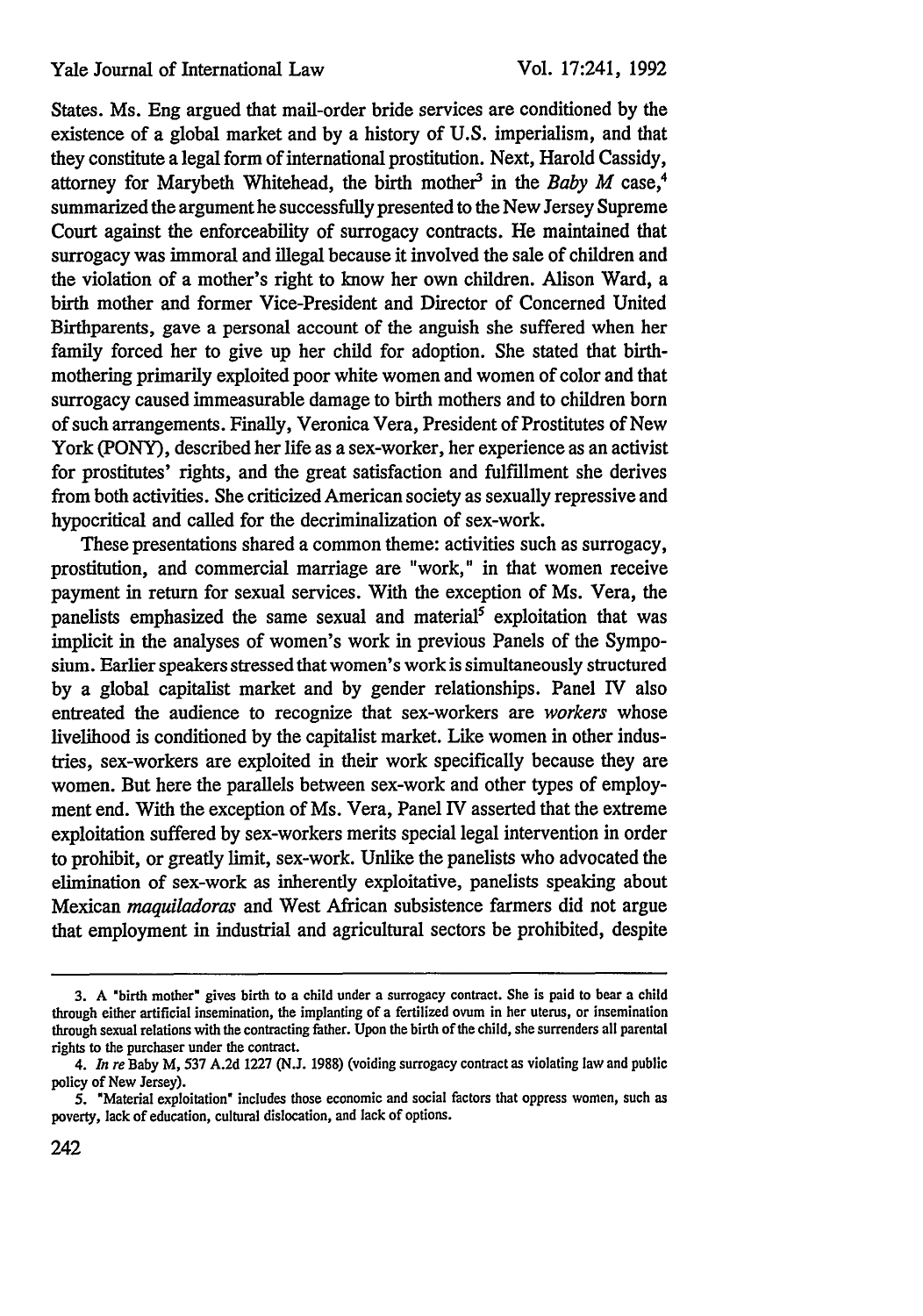#### Behind the Sexual Division of Labor

the fact that such employment also involves the extreme exploitation and disempowerment of women. Labor advocates do not call for the closing of factories or the abolition of employment contracts. Instead, they stress the need for greater empowerment within the workplace and over the terms of the employment contract. In the case of sex-work, however, panelists urged the elimination of the work itself.

I asked Panel *IV* to explain this discrepancy: What is the difference between sex-work and other forms of work performed by women that compels advocates to call for the abolition of the industry in the first case, but not in the second? Many forms of non-sex-work are extremely exploitative. Women workers who make baseballs in Haiti have a two-year work-expectancy due to the crippling effects of their sewing activities. Garment workers in Mexico are paid below-subsistence wages that leave them unable to provide appropriate nutrition or healthcare for themselves and their families. Grape-pickers in Chile regularly give birth to deformed or dead babies as a result of exposure to high amounts of pesticides that have been used in the fields. Yet advocates for these women believe that the state and organized labor must act to improve work conditions, raise wages, and give workers greater power within decisionmaking processes. They do not call for the abolition of these specific types of employment. Why do they do so in the case of sex-work?

Mr. Cassidy answered that all forms of work must be considered separately; surrogacy involves unique issues, such as the right of a mother to know her child. He maintained that no comparison could be made between surrogacy and non-sex-work because motherhood could not be sold (while other services women perform presumably could be sold). He argued that the experiences of Alison Ward and Marybeth Whitehead demonstrate the intense suffering caused by the forced separation of mother and child, and that the pain they experienced is central to the immorality and illegality of surrogacy.

I was unsatisfied with this response. I agree that the prenatal contract forcing Marybeth Whitehead to give up her child constitutes an intolerable wrong, that Alison Ward's pain at the loss of her child is profound, and that the oppression of many birth mothers is inextricably linked to their economically disadvantaged positions in society. Clearly, sex-work often involves extreme forms of exploitation. However, I fail to see a qualitative difference between the destruction of Marybeth Whitehead's life by surrogate work and the death and destruction of a garment worker as a result of employment-related poverty and ill health. Both types of work involve the exploitation of women's bodies and lives, and both are structured by capitalist relations.

The view that sex-work constitutes a special category of oppression specifically more offensive than all other types of work, and alone demands unique legal intervention, suffers from three fundamental flaws. First, it assumes that reproduction should occur only within the nuclear family, and that all women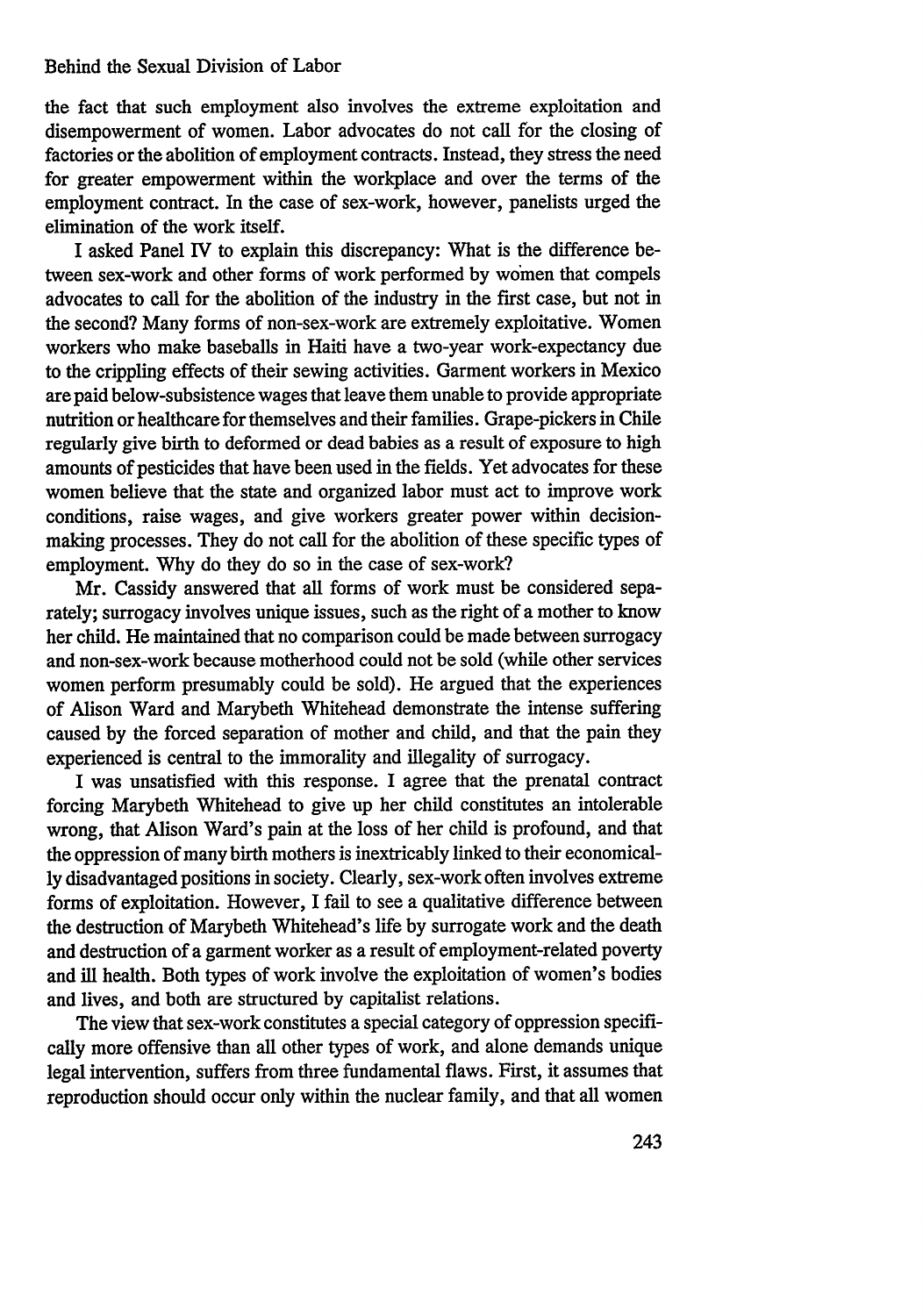should naturally desire to nurture the children they conceive. This assumption is false. Common sense tells us it is sexist, and feminist theory tells us it is grounded in patriarchal efforts to control women's sexuality through the state. Further, such assumptions entail acute and immediate political dangers to women: they underlie the anti-choice position in the debate over abortion.

Second, legal prohibitions against surrogacy, prostitution, and commercial marriages do not effectively eliminate the exploitation of women. As Ms. Vera pointed out, legally prohibiting sex-work criminalizes sex-workers; it does not end male domination over women, abrogate the commodity status of female sexuality within capitalist relations, or propose alternative sources of employment. Prohibition attempts to eliminate a source of livelihood without altering the economic realities that make sex-work a primary source of income for women all over the world. This places the burdens, costs, and implications of "liberation" exclusively on the victims.

Third, advocates of sex-workers' rights should stress the need for worker empowerment rather than the closing of industry, as industrialist and agricultural labor advocates argue. Labor advocates for non-sex-workers often object to capitalist exploitation and may even propose the abolition of capitalism as an ultimate goal, but they do not call for the elimination of work. Few workers who depend on wage labor for survival find cries to "close industry" an appealing emancipatory program. Instead, labor advocates stress the need to organize workers and to use the employment contract, an instrument of capitalism, to chip away the power employers exercise over employees. When workers successfully wrest higher wages, health benefits, decision-making power, or profit-sharing from employers, they are challenging one of the bases of capitalist relations: the power of employers to dictate the terms of employment in return for a wage. According to Marxist theory, capitalism attempts to exploit labor to accumulate profit, while increasing worker rights fundamentally undermines this goal. The championing of such rights is thus the tool through which capitalist relations are challenged and transformed.<sup>6</sup>

This analysis applies to sex-work. The most effective means of challenging the unequal and exploitative nature of sex-work without penalizing sex-workers

**<sup>6.</sup>** According to the classic Marxist view of contract relations, the employment contract serves fundamentally as a means to sanction unequal power relations wherein an employer exercises control over a worker's life and labor in return for a wage. That many workers have "rights" guaranteed within contracts (right to a certain level of pay, duration of employment, fringe benefits, task definitions), or that workers can sue an employer for failing to fulfill a contract, demonstrates that workers have succeeded, but only to a limited extent, in circumscribing employers' power. It does not change the fundamental purpose of the contract: to formalize unequal relationships for the purpose of exploiting labor. The view that contracts are tools that sanction exploitation directly challenges the liberal concept of the employment contract as an agreement or reconciliation between different "interests" that can guarantee satisfaction for both parties. *See* Peter Gabel and J.M. Feinman, *Contract Law as Ideology, in* POLITICS **OF** LAW: A **PROGRESSIVE** CRiTIQUE 172 (David Kairys ed., 1982); Karl **E.** Klare, *Critical Theory and Labor Relations Law, in* POLITICS OF LAW: A **PROGREssIVE** CRITIQUE, *supra,* at 65.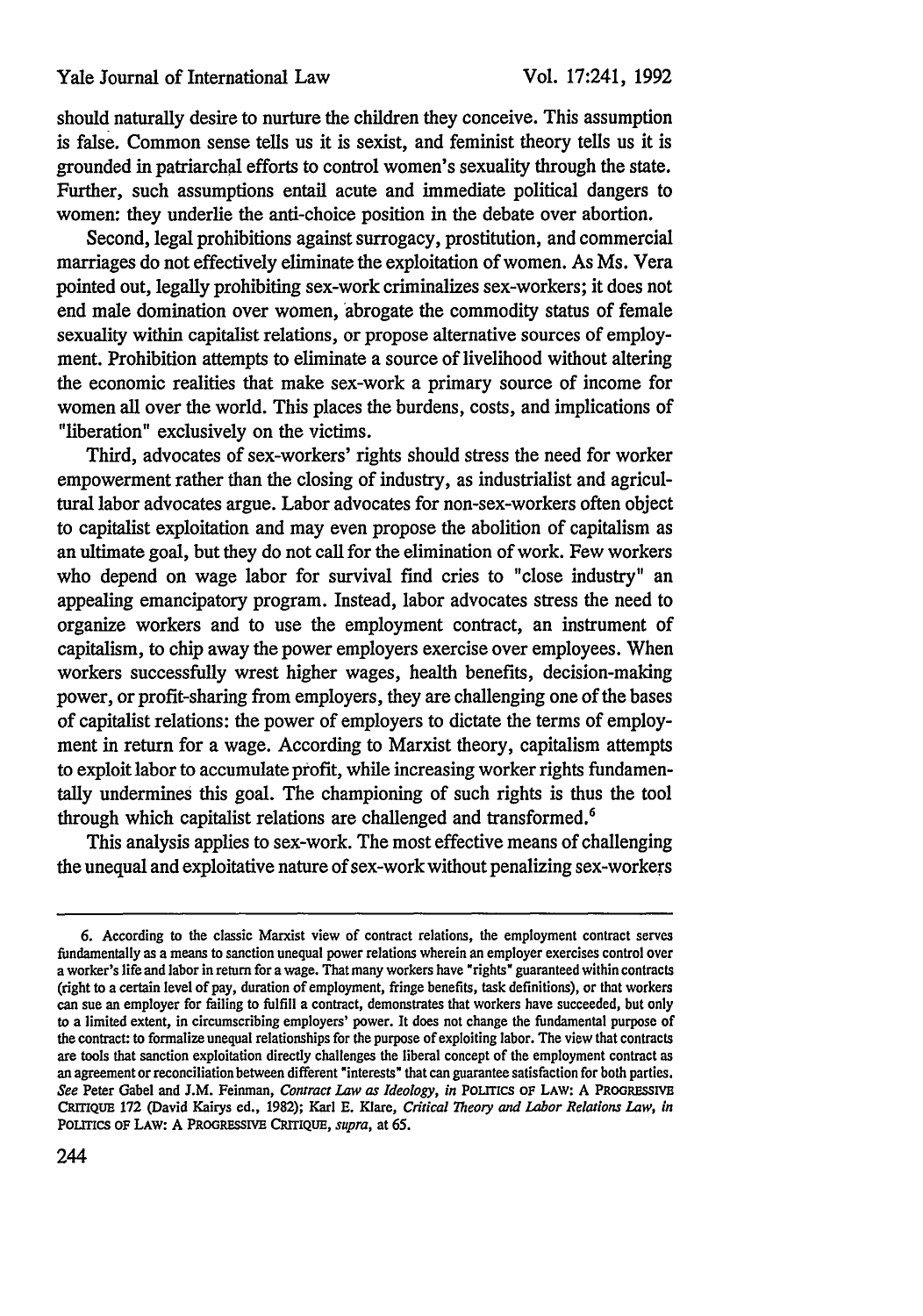#### Behind the Sexual Division of Labor

is to heighten workers' empowerment within these social relations. This tactic requires legalizing sex-work, creating unions or cooperatives (such as PONY), maintaining health and shelter facilities for sex-workers, and legislating legal channels through which women could bring charges against their male clients and employers for discrimination, abuse, and assault. The continued demand for female sexual services and the structure of the capitalist market ensure that banning sex-work serves only to drive sex-work underground and outside the reach of feminist advocates and labor organizers.

Given this correlation between sex-work and other work, all types of women's work should be treated alike under the law. Should such equality of treatment imply that the claim advanced in *In re Baby*  $M^7$ —that surrogacy contracts are unenforceable-can be extended to critique the enforceability of non-sex contracts? Could the unenforceability of sex contracts be a tool to challenge employers' prerogatives and to limit the culpability of employees who leave their jobs before a contract terminates? The *Baby M* decision held that New Jersey could not force a woman to comply with a surrogacy contract because such an agreement forced a woman to alienate her rights as a mother.<sup>8</sup> **By** extension, a surrogacy contract also causes a birth mother to alienate her rights in her own body. Yet agricultural and industrial workers also alienate their rights and their bodies and submit themselves to arbitrary exploitation when they sell themselves into the service of employers.

Those who argue that sex-work is unique rely on the premise that sex-work is uniquely exploitative. Veronica Vera's presentation sought to refute this premise. She vehemently insisted that she was not exploited as a sex-worker. Speaking eloquently about her ability to control the condition of her work through PONY, Ms. Vera explained that she worked as a prostitute by choice and found pleasure in her job. Still, Ms. Vera ignored class issues: she failed to acknowledge that many women "choose" to work in prostitution.because their options are extremely limited, and that they suffer considerable exploitation, or may even lose their lives, as a result of their work. However, Ms. Vera made the important point that not all sex-work is exploitative. Some women may also choose to be surrogate mothers for purposes of personal satisfaction and not out of economic necessity. These workers are not necessarily "exploited" (in either the Marxist sense of extracting surplus value by paying a worker less than her services are worth or in the liberal sense of being forced to engage in activities against one's will). Yet while Ms. Vera may be unexploited, her work invariably implies sexual subordination. Heterosexual prostitution and surrogacy invariably involve the sale of a woman's

<sup>7. 537</sup> A.2d at 1238.

<sup>8.</sup> *Id.* at 1251-53.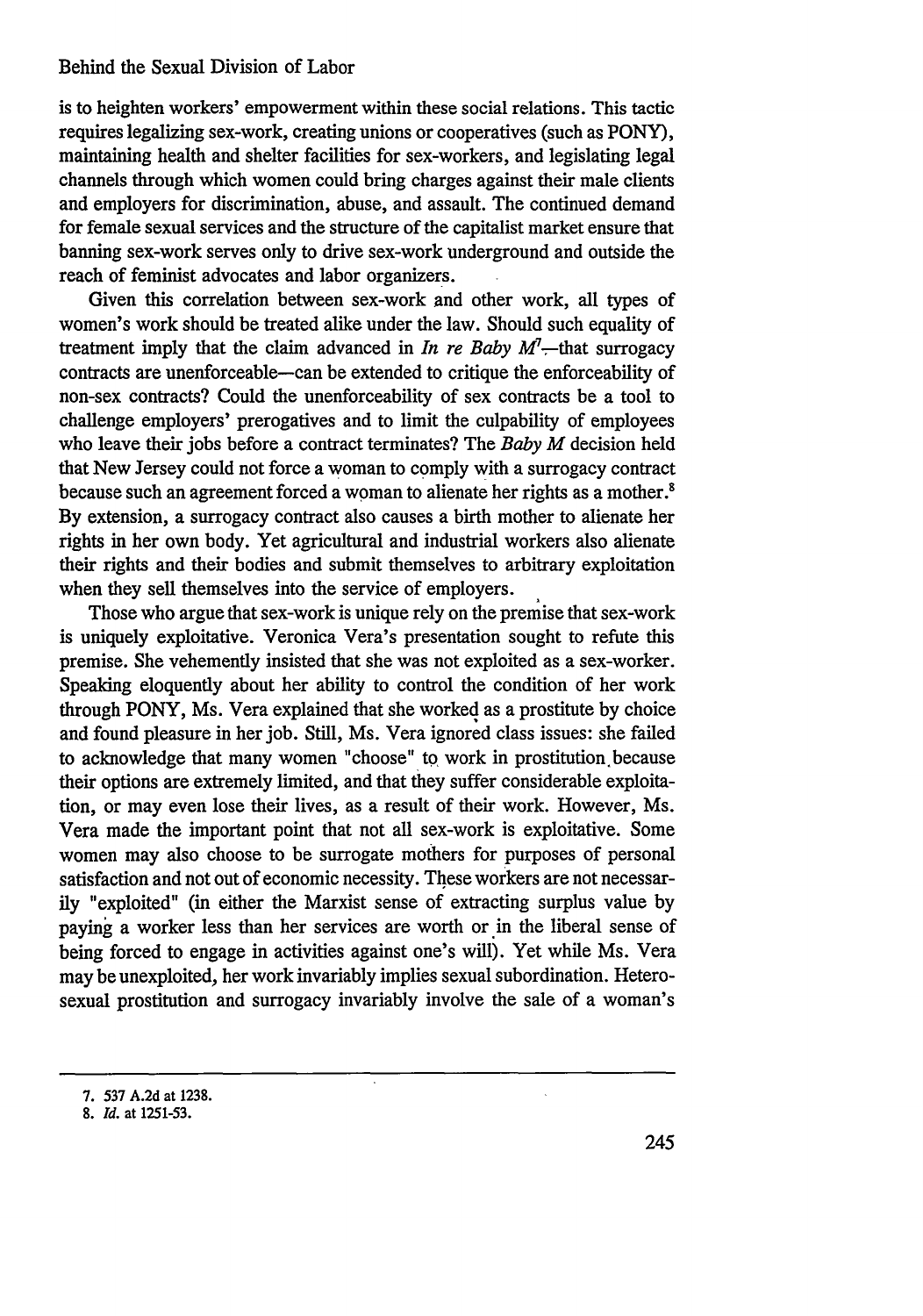body for the satisfaction of a man, regardless of class. He buys, she sells.<sup>9</sup> The contractual relation is one of the provision of female sexual services for male consumption. According to feminist scholar Carole Pateman, prostitution and surrogacy are objectionable fundamentally because they involve subordination.10 She argues that the exploitation of sex workers is contingent on a prior relation of women's subordination to men. Thus, prostitution and surrogacy are problematic not only because they may exploit women, but also because they institutionalize sexual subordination by commercializing male access to female bodies. Pateman further maintains that the subordination found in sex contracts conditions all employment contracts, because all employment contracts subordinate workers to employers.<sup>11</sup> Employment contracts in a capitalist market cannot be understood or transformed without understanding women's sexual subjection to men.<sup>12</sup>

Ms. Vera explained in her presentation that her choice to work as a prostitute was conditioned by her upbringing as a female in a society that stressed female acquiescence to male desire. Ms. Vera presented slides of herself as a child dancer dressed provocatively in leotards and as a high school senior in a beauty pageant. Ms. Vera stressed that social demands to flatter men's sense of masculinity continued past adolescence; at an earlier job as a Wall Street office assistant, for example, her primary responsibilities were to cater to men by serving refreshments, coyly solicit information over the phone, and lend feminine "charm" and diversion to business luncheons and receptions.

This presentation of women's socialization highlights the connection between sexuality and the types of work women perform. Why does Ms. Vera

**<sup>9.</sup>** This statement reflects the power relations inherent in the sale of sex in our society. It is true that infertile women can purchase the services of a surrogate mother, just as women **can** hire other women as prostitutes and are capable of sexually abusing girls and boys. *Baby M,* however, involved a man and his right to a guaranteed contract; the right to "his child." Even in cases where women buy sexual services from other women, they do so in a sexual market that is conditioned **by** male dominance and the historical control that men have exercised over women.

**<sup>10.</sup> CAROLE** PATEMAN, THE SEXUAL **CoNTRAcr 198-212 (1988).**

**<sup>11.</sup>** *Id.* at 144-53. Pateman argues that the fundamental structure and dynamic of the employment contract is not exploitation, which she defines as the extraction of surplus value, or unfair terms of exchange and treatment. Rather, employment contracts require subordination, the right of one person to control another person, a hierarchy which Pateman maintains is conditioned **by** the sexual subordination of women to men.

<sup>12.</sup> *Id.* at 138-44. Pateman criticizes the Marxist concept of the capitalist contract, which focuses on exploitation and the inequality between employers and workers, because it defines workplace relationships as between gender-neutral individuals, when in reality "workers" in the capitalist workplace are assumed to be male. She argues that because women's sexual subordination to men is crucial to the organization of civil society, men and women workers are exploited on the basis of their "maleness" or "femaleness." This exploitation builds on and reinforces the social reality of male sexual privilege: male workers are exploited as *men* in the sense that male workers are assumed to be "family bread winners" for the women who provide them with subsistence and reproductive services. Female workers are exploited as *women* in the sense that female workers are assumed to belong to families in which men provide the major source of income and in which women shoulder the primary responsibility for the care of husbands and children. Thus the gender-neutral worker is really a male worker, and women are incorporated into the workplace specifically as women.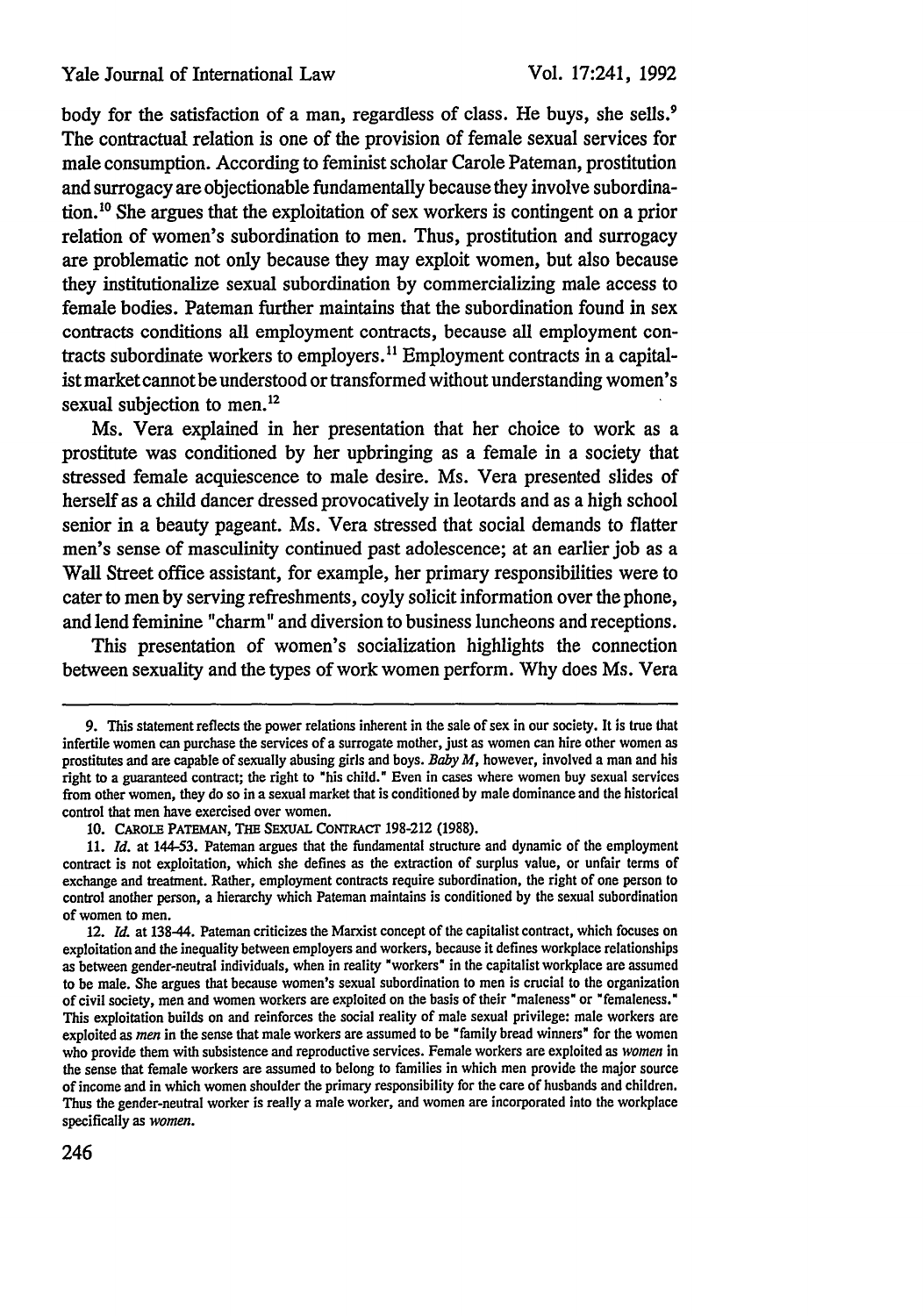### Behind the Sexual Division of Labor

work as a prostitute? **Why** do women in the *maquiladora* industry sew garments while men manage production and marketing? Feminist scholars such as Michèle Barrett, Annette Kuhn, and AnnMarie Wolpe argue that sexual divisions of labor, both inside and outside the home, are connected to historically specific organizations of procreation and sexuality. Women's work is never fully outside the sexual marketplace.13 Indeed, the dynamics of women's non-sex-work bears a strong relationship to the dynamics of both paid and unpaid sex-work in a given society at a given point. Barrett, Kuhn, and Wolpe argue that specific material relations produce sexuality as an ideology and as the practice of men's sexual control over women, and that it forms the fundamental basis for gender hierarchies that oppress women.<sup>14</sup> Thus sexuality is always crucial to the connection between women's work and capitalist production.

The interconnection between sex and capitalism illustrates the impossibility of distinguishing the subjugation of women in sex-work contracts from that of women in non-sex-work employment contracts. The reputed distinction relies on both the patriarchal concept of "protecting women" and on the assumption that sex and non-sex labor are separable. Women are exploited in the industrial and agricultural work force not simply as workers, but as *women.* The fact that women in all societies provide men with sexual services in the form of childbearing and sexual intercourse effectively conditions the types of work and educational opportunities available to them. Likewise, employers' perceptions of the type of work "appropriate" for women, perceptions of how they can treat women at work, and perceptions of the types of services they can demand from women, are conditioned **by** gender relationships rooted in the social reality of male sexual dominance.

<sup>13.</sup> MICHELE BARRETT, WOMEN'S OPPRESSION TODAY: PROBLEMS IN MARXIST FEMINIST ANALYSIS 152-86 **(1980);** Annette Kuhn & AnnMarie Wolpe, *Feminism and Materialism, in* FEMINISM **AND** MATERI-**ALISM:** WOMEN **AND MODES** OF PRODUCTION 1, **1-10** (Annette Kuhn & AnnMarie Wolpe eds.,1978).

<sup>14.</sup> Marxist-feminist scholars argue that male domination of women is crucial to capitalistdevelopment due to the two roles male-headed households play in producing the labor force. First, the patriarchal family justifies paying women less **than** men, thereby suppressing women's wages. Second, women's unpaid domestic labors provide male workers with crucial subsistence services **not** covered **by** the wage an employer pays in exchange for labor. *See, e.g.,* Heidi Hartmann, *The Unhappy Marriage of Marxism and Feminism: Towards a More Progressive Union, in* **WOMEN AND** REVOLUTION 1 (Lydia Sargent ed., **1981);** Heidi Hartmann, *Capitalism, Patriarchy, and Job Segregation by Sex, 1* SIGNS **137 (1976).** Alternatively, radical feminists argue that inequality between men and women is rooted fundamentally in men's control of women's sexuality and is not necessarily contingent on capitalist relations. *See, e.g.,* KATE **MILLET,** SEXUAL POLmCS **23-58 (1970); SHULAMrTH** FIRESTONE, THE **DIALECTIC OF SEX 1-15 (1970);** Alix Kates Shulman, *Sex and Power: Sexual Bases of Radical Feminism,* **5** SIGNS **590 (1980).** *See generally* **CATHAR**iNE **A.** MACKINNON, SEXUAL HARASSMENT **AND** WORKING WOMEN **(1979)** (arguing that both inequality in workplace between men and women, and sexual harassment of women, stem from male domination over women in sexual relations).

Barrett, Kuhn, and Wolpe therefore bridge Marxist-feminist and radical feminist theory **by** joining the former's concern with patriarchy and capitalism to the latter's focus on sex. **BARRETT,** *supra* note **13,** at **152-86;** Kuhn **&** Wolpe, *supra* note **13,** at **1-10.**